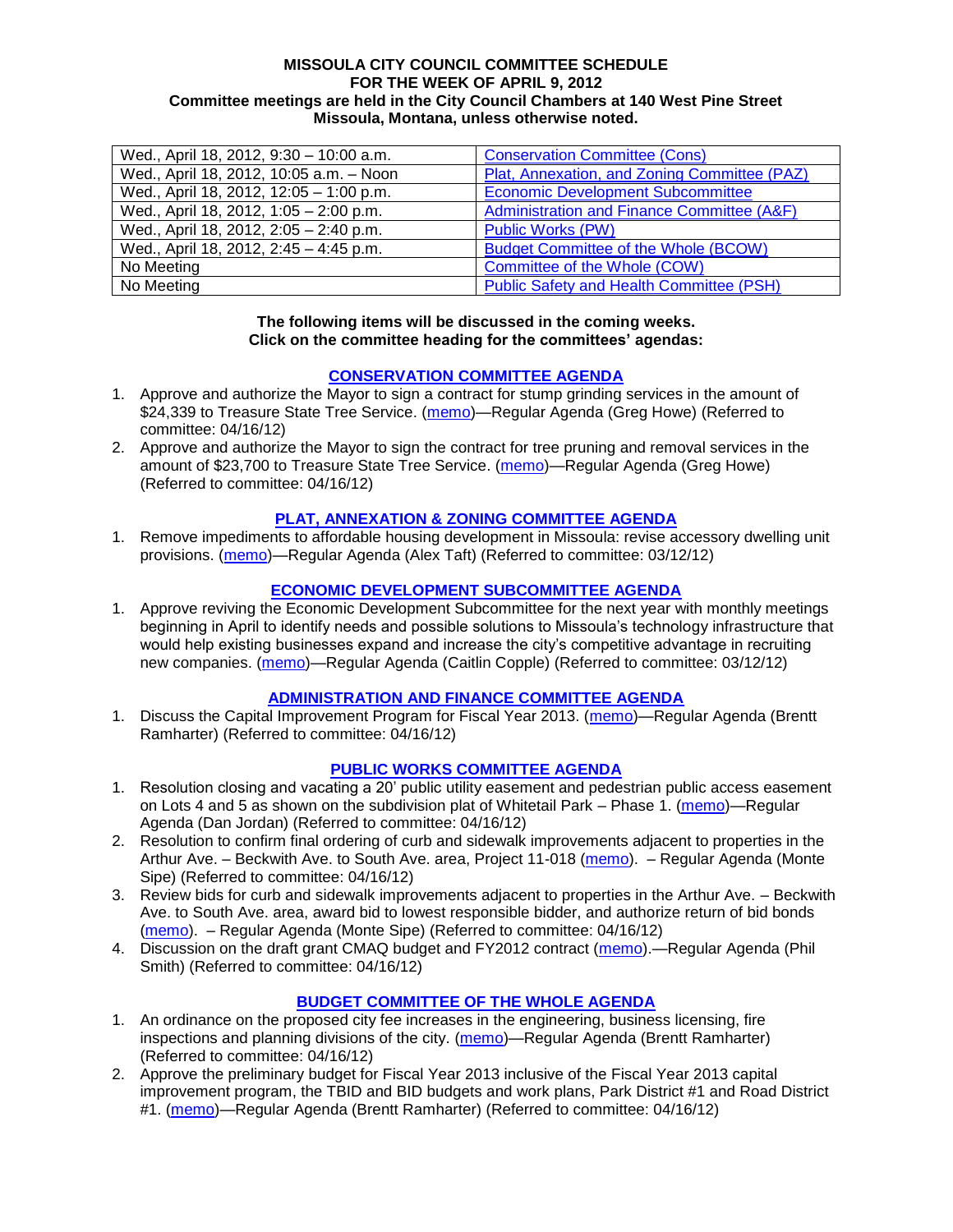### \*\*\*\*\*\*\*\*\*\*\*\*\*\*\*\*\*\*\*\*\*\*\*\*\*\*

#### **The following items have been referred to City Council committees, but the committees will not discuss them in the coming week:**

# **PUBLIC SAFETY AND HEALTH COMMITTEE**

- 1. Police Department Update Ongoing in Committee. (Mark Muir)
- 2. Fire Department Update Ongoing in Committee (Jason Diehl)
- 3. Health Department Update Ongoing in Committee. (Ellen Leahy)
- 4. Eat Smart Coalition information. [\(memo\)](http://www.ci.missoula.mt.us/DocumentView.aspx?DID=6776)—Regular Agenda (Jason Wiener) (Referred to committee: 07/11/2011)
- 5. Discuss air quality issues related to railroad operations in and through Missoula. [\(memo\)](http://www.ci.missoula.mt.us/DocumentView.aspx?DID=7495)—Regular Agenda (Dave Strohmaier) (Referred to committee: 10/24/11)
- 6. Discussion with Crime Victim Advocate Office. [\(memo\)](http://www.ci.missoula.mt.us/DocumentView.aspx?DID=8109)—Regular Agenda (Jon Wilkins)(Referred to committee: 02/06/12)
- 7. (Joint Meeting with Conservation) Safety aspects of management of the urban deer population in the City of Missoula. [\(memo\)](http://www.ci.missoula.mt.us/DocumentView.aspx?DID=8528)—Regular Agenda (Dick Haines and Jon Wilkins) (Referred to committee: 03/26/2012)
- 8. Discuss revisiting cell phone restrictions. [\(memo\)](http://www.ci.missoula.mt.us/DocumentView.aspx?DID=7420) Regular Agenda (Dave Strohmaier) (Referred to committee: 10/17/11)

## **CONSERVATION COMMITTEE**

- 1. Discuss the city's strategy to complete a boundary survey of Greenough Park. [\(memo\)](http://www.ci.missoula.mt.us/DocumentView.aspx?DID=5875)—Regular Agenda (Dave Strohmaier) (Referred to committee: 04/04/2011)
- 2. Approve and authorize the Mayor to sign an amendment to the agreement with Territorial Landworks, Inc. (TLI) in an amount not to exceed \$136,702.37 for professional services, including engineering, surveying, and construction management for Project #PR 08-02 GCT, Grant Creek Trail, CTEP #STPE 8199(105). [\(memo\)](http://www.ci.missoula.mt.us/DocumentView.aspx?DID=7494)—Regular Agenda (Dave Shaw) (Referred to committee: 10/24/11)
- 3. (Joint Meeting with Public Safety and Health) Safety aspects of management of the urban deer population in the City of Missoula. [\(memo\)](http://www.ci.missoula.mt.us/DocumentView.aspx?DID=8528)—Regular Agenda (Dick Haines and Jon Wilkins) (Referred to committee: 03/26/2012)

## **PLAT, ANNEXATION & ZONING COMMITTEE**

- 1. Annexation. (see separate list at City Clerk's Office for pending annexations) (Ongoing in Committee)
- 2. Ongoing discussion of City planning issues with members of the Planning Board.—Regular Agenda (Bob Jaffe) (Referred to committee: 3/20/06)
- 3. Amendment Article 7. Error Corrections and Adjustments to the subdivision regulations to allow for restrictions or conditions placed on a plat by the governing body to be amended or removed by a future council. [\(memo\)](http://www.ci.missoula.mt.us/DocumentView.aspx?DID=7568)—Regular Agenda (Jon Wilkins) (Referred to committee: 11/07/11)

## **ADMINISTRATION AND FINANCE COMMITTEE**

- 1. Approve claims. (Ongoing) (Consent Agenda)
- 2. Approve journal vouchers. (Ongoing) (Consent Agenda)
- 3. Approve budget transfers. (Ongoing) (Consent Agenda)
- 4. Amend Council rules to change the Council's regular meeting schedule to two meetings per month [\(memo\)](http://www.ci.missoula.mt.us/DocumentView.aspx?DID=4027).—Regular Agenda (Marty Rehbein) (Referred to committee: 06/07/10)
- 5. Discuss the disposition of surplus city land. [\(memo\)](http://www.ci.missoula.mt.us/DocumentView.aspx?DID=4862)—Regular Agenda (Nancy Harte) (Referred to committee: 10/25/10)
- 6. Review the city's current policy for charging the public for various city-produced documents [\(memo\)](http://www.ci.missoula.mt.us/DocumentView.aspx?DID=5143)-Regular Agenda (Dave Strohmaier) (Referred to committee: 12/06/10)
- 7. Review Missoula's insurance experience, particularly work comp; propose improvements if warranted. [\(memo\)](http://www.ci.missoula.mt.us/DocumentView.aspx?DID=6381)—Regular Agenda (Ed Childers) (Referred to committee: 05/09/2011)
- 8. Amend the FY 2012 budget to appropriate expenditures that were not identified in the original budget. [\(memo\)](http://www.ci.missoula.mt.us/DocumentView.aspx?DID=8601)—Regular Agenda (Brentt Ramharter) (Referred to committee: 04/02/12)
- 9. Authorize the negotiated sale of pooled special sidewalk, curb, gutter and alley approach bonds (not to exceed \$825,000), Series 2012A and set a public hearing for the use of the city's SID Revolving